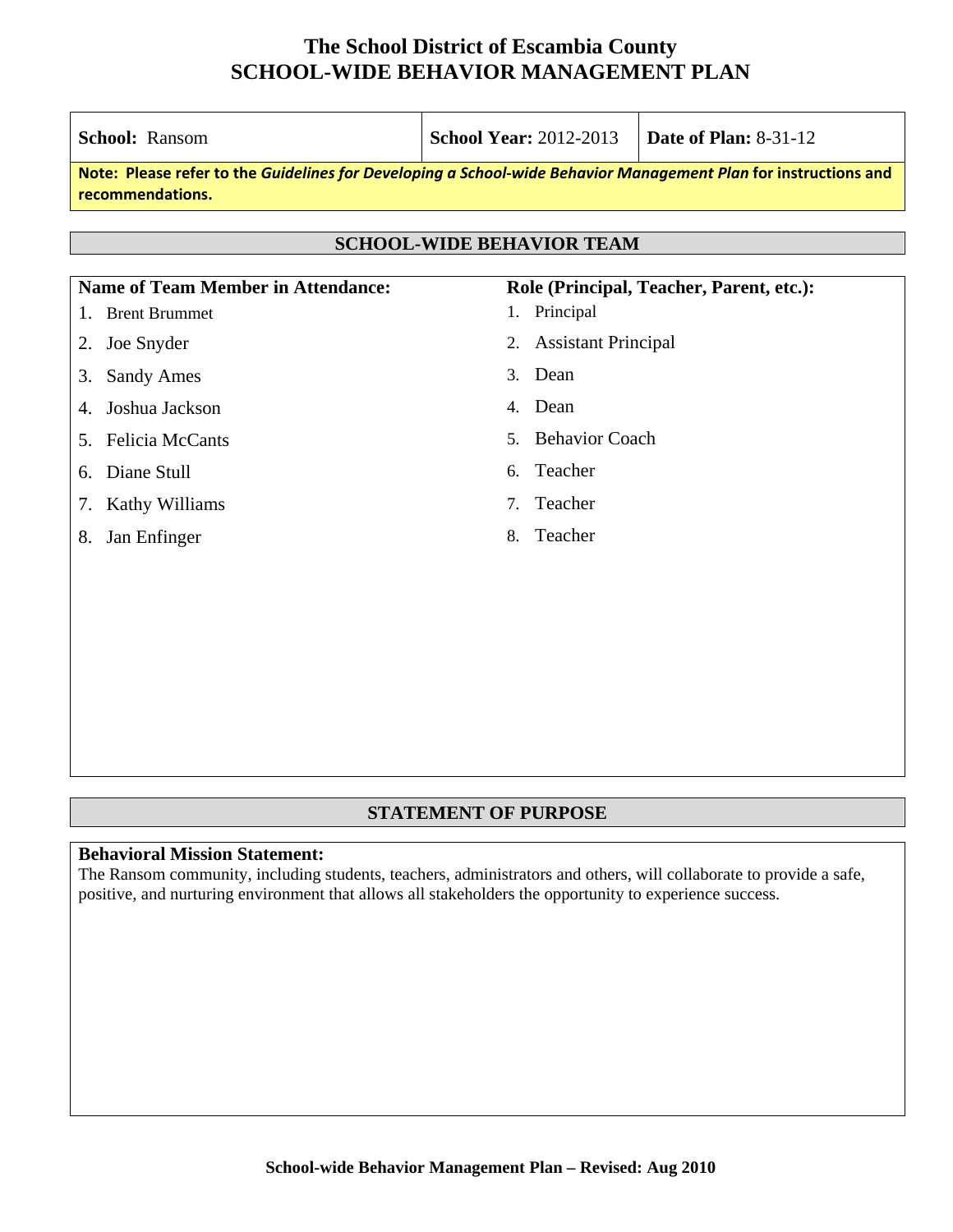### **BASELINE DATA**

### **PREVIOUS SCHOOL YEAR** 2012 - 2013

| <b>Office Discipline Referrals (ODR)</b>                                                        |      |  |  |
|-------------------------------------------------------------------------------------------------|------|--|--|
| Number of Office Discipline<br>Referrals (ODR)                                                  | 1002 |  |  |
| Average ODR per Student<br>$(\# ODR \div \# \text{ of students enrolled})$                      | .74  |  |  |
| Number of Students with ODR                                                                     | 433  |  |  |
| <b>Out-of-School Suspensions (OSS)</b>                                                          |      |  |  |
| Number of Incidents of<br>Out-of-School Suspension (OSS)                                        | 191  |  |  |
|                                                                                                 |      |  |  |
| Average OSS per Student<br>$(\text{\#} \text{OSS} \div \text{\#} \text{ of students enrolled})$ | .14  |  |  |

| <b>In-School Suspensions (ISS)</b>                                 |       |  |  |
|--------------------------------------------------------------------|-------|--|--|
| Number of Incidents of<br>In-School Suspension (ISS)               | 426   |  |  |
| Average ISS per Student<br>$(\# ISS \div \# of students enrolled)$ | .31   |  |  |
| Number of Students with ISS                                        | 247   |  |  |
| <b>Attendance</b>                                                  |       |  |  |
| <b>Average Daily Attendance</b>                                    | 94.6  |  |  |
| <b>Bullying Prevention</b>                                         |       |  |  |
| <b>Percent of Students Trained</b>                                 | 100%  |  |  |
| Percent of                                                         | 100\% |  |  |
| <b>Staff Trained</b>                                               |       |  |  |

### **ADDITIONAL DATA AND OUTCOMES**

**What other data or outcomes will your school use for continuous monitoring of your school-wide behavior management plan (e.g., academic data, faculty attendance, school surveys, training, ESE referrals, etc.)? The outcomes may also include various ways of analyzing school-wide behavioral data as outlined in the** *School-wide Behavioral Data Guide* **(e.g., referrals/suspensions by grade level, location, problem behavior, time of day, student, class, etc.).**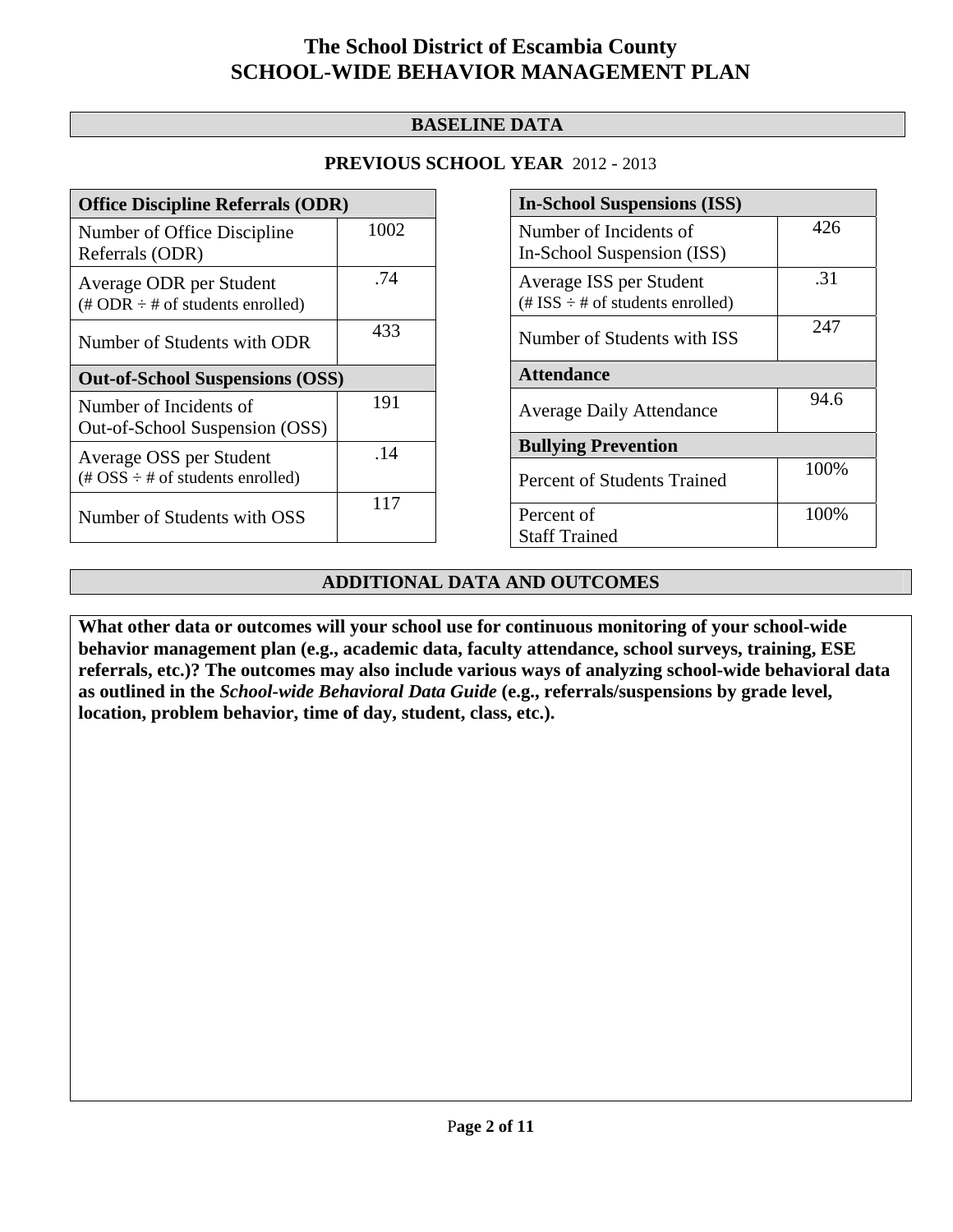|    | SCHOOL-WIDE BEHAVIORAL GOALS                                                                                                                       |  |  |  |
|----|----------------------------------------------------------------------------------------------------------------------------------------------------|--|--|--|
|    |                                                                                                                                                    |  |  |  |
|    | 1. Out-of-school suspension<br>Decrease the number of students with out-of-school suspensions (OSS) by 1% by the end of School Year 2012 -<br>2013 |  |  |  |
|    | 2. Attendance                                                                                                                                      |  |  |  |
|    | Maintain or increase average daily attendance (ADA)                                                                                                |  |  |  |
|    | 3. Bullying<br>Maintain 100 percent of students receiving training on bullying prevention through a variety of ongoing training<br>sessions        |  |  |  |
| 4. | <b>Office Discipline Referrals</b>                                                                                                                 |  |  |  |
|    | Decrease the number of office discipline referrals by 1%                                                                                           |  |  |  |
| 5. | Other                                                                                                                                              |  |  |  |
|    | 6. Other                                                                                                                                           |  |  |  |
|    |                                                                                                                                                    |  |  |  |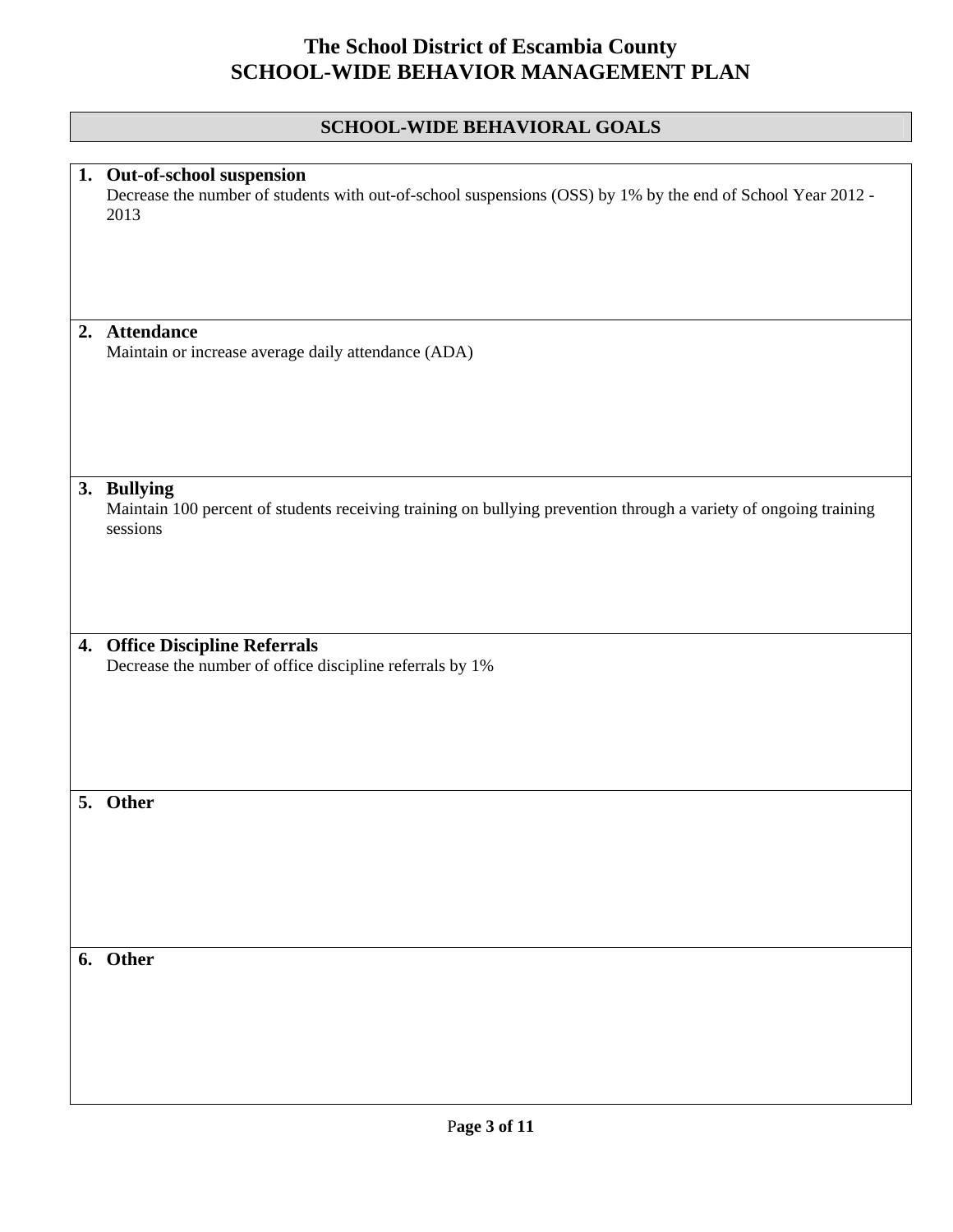### **PROGRESS MONITORING**

**Your school-wide behavior team should meet to review data and discuss concerns or revisions to your school-wide behavior management plan once a month and complete progress monitoring forms quarterly. Describe when you plan to meet (days, location, and time) throughout the school year.**  The Behavior Management Team will meet the second Wednesday of each month at 8:45am in the conference room to review the plan and to track data.

**Describe the procedures that your school will use to collect, summarize, and analyze the behavioral data prior to team meetings. Procedures are required for entering the information into the database, summarizing the data, and developing graphs using the** *School-wide Behavioral Data Guide***.**  Data will be retrieved from TERMS on a monthly basis to review our goals and direction.

**How will your school document the school-wide behavior team meetings?** Minutes will be e-mailed to all members and kept by Dean Jackson, who is the committee chair.

**Describe how your school-wide behavior team will share the data and outcomes with your faculty, staff, and other stakeholders?** 

Data will be distributed by e-mail and will be shared in faculty meetings.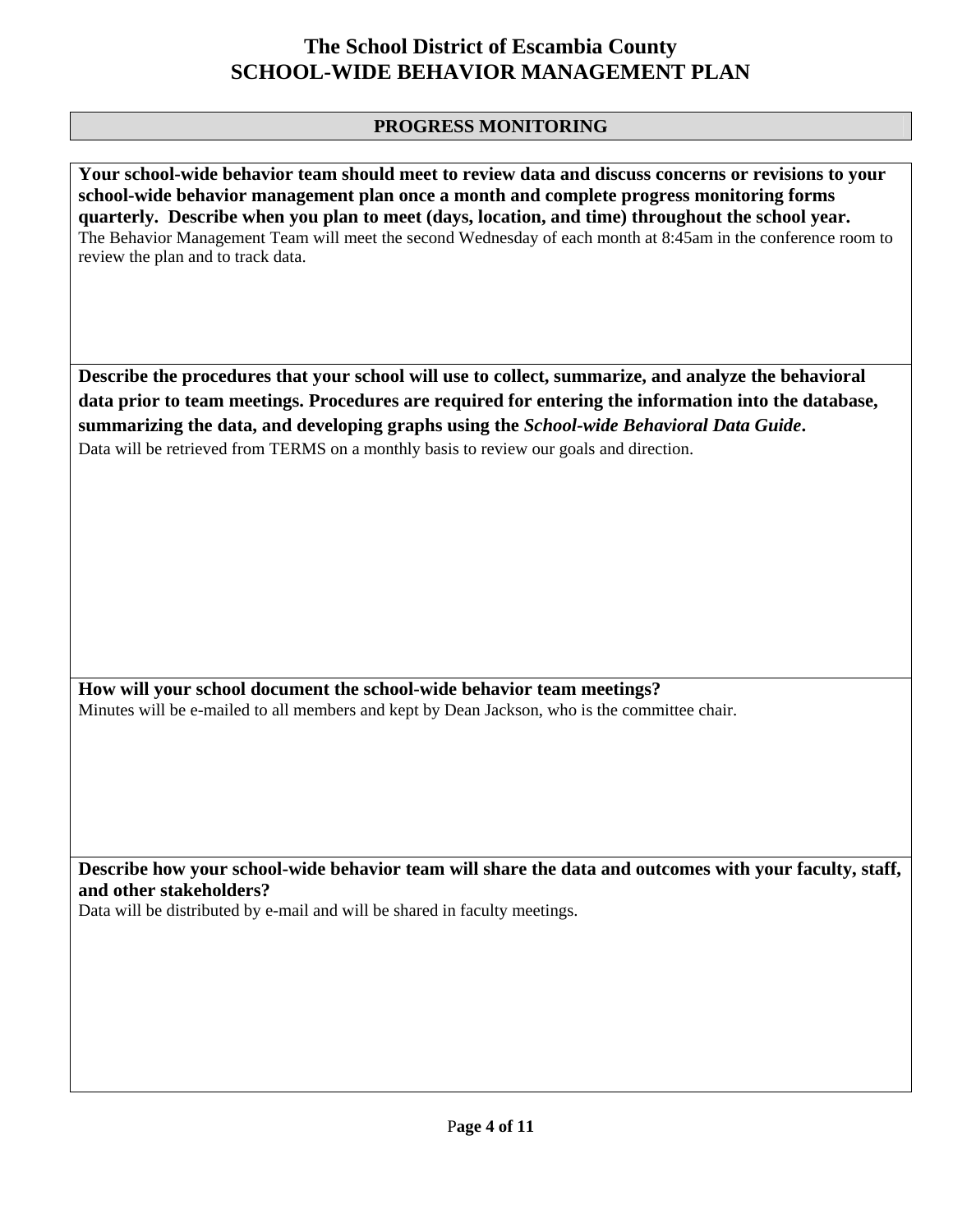### **SCHOOL EXPECTATIONS AND RULES**

## **List 3 – 5 school-wide expectations**

Be respectful. Be safe. Be responsible.

| <b>Rules/</b><br><b>Expectations:</b> | <b>Setting:</b><br>Halls                                          | <b>Setting:</b><br>Classrooms                                    | <b>Setting:</b><br>Cafeteria         | <b>Setting:</b><br>Common Areas  |
|---------------------------------------|-------------------------------------------------------------------|------------------------------------------------------------------|--------------------------------------|----------------------------------|
| Be respectful.                        | Use appropriate<br>language.                                      | Be a positive leader.                                            | Follow all lunch line<br>procedures. | Regulate volume of<br>speech.    |
| Be safe.                              | Walk with direction.<br>Keep hands, feet, and<br>objects to self. | Sign out before leaving<br>the classroom.                        | Stay seated until<br>dismissed.      | Use proactive behavior.          |
| Be responsible.                       | Report directly to<br>assigned area.                              | Be prepared with all<br>materials and supplies.<br>Stay on task. | Dispose of trash<br>properly.        | Exhibit responsible<br>behavior. |
|                                       |                                                                   |                                                                  |                                      |                                  |
|                                       |                                                                   |                                                                  |                                      |                                  |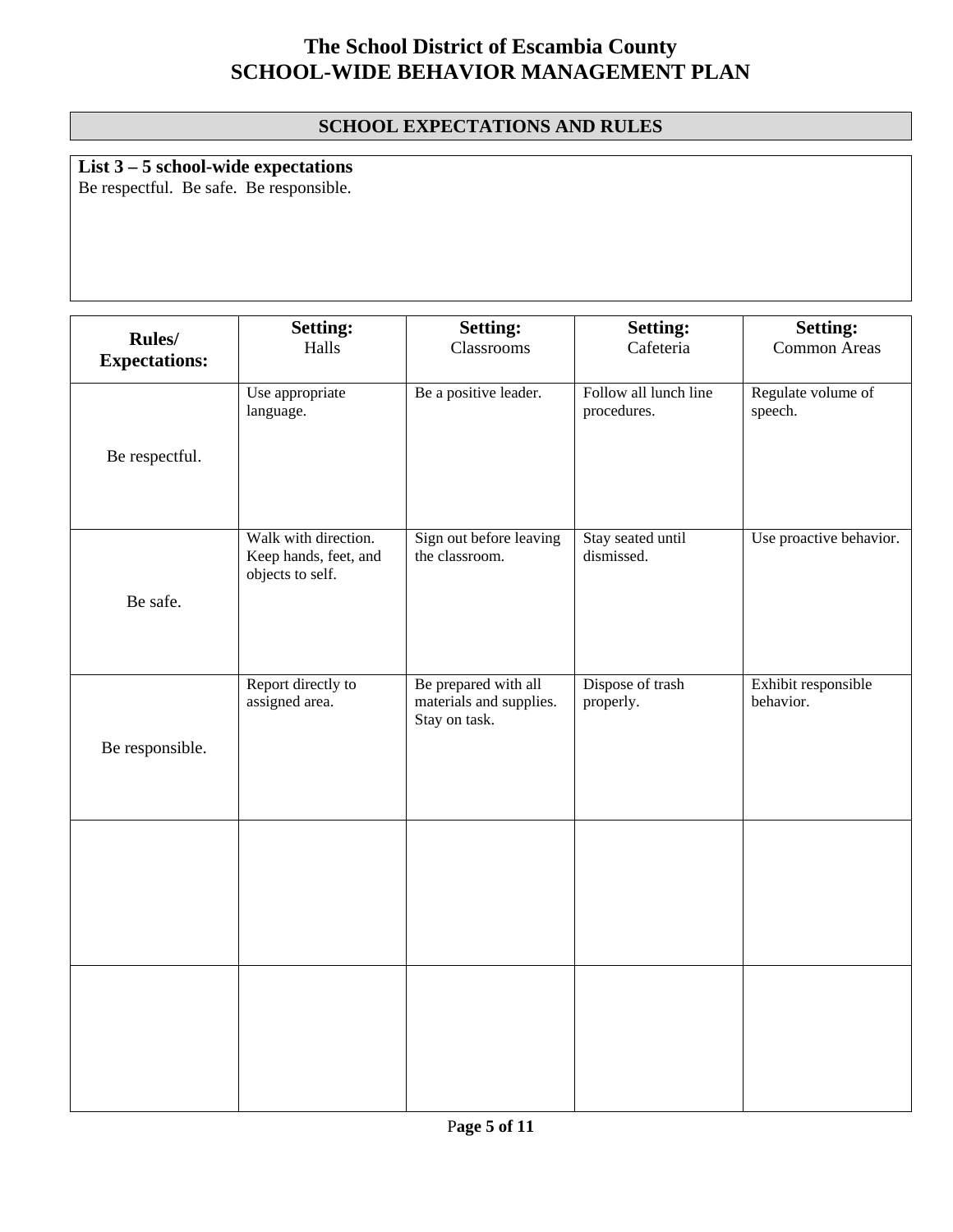### **TEACHING EXPECTATIONS AND RULES**

| How will your school introduce the school-wide expectations and rules to all of your students and staff?<br>Faculty meetings; CCTV announcements; Connect Ed; visual aids posted throughout school        |  |  |
|-----------------------------------------------------------------------------------------------------------------------------------------------------------------------------------------------------------|--|--|
|                                                                                                                                                                                                           |  |  |
|                                                                                                                                                                                                           |  |  |
|                                                                                                                                                                                                           |  |  |
|                                                                                                                                                                                                           |  |  |
|                                                                                                                                                                                                           |  |  |
|                                                                                                                                                                                                           |  |  |
|                                                                                                                                                                                                           |  |  |
| During the school year, what activities will your school implement to encourage on-going direct<br>instruction of the school-wide expectations and rules? How will your school embed the expectations and |  |  |
| rules into the daily curriculum?<br>CCTV announcements; Connect Ed; school newsletter; school website                                                                                                     |  |  |
|                                                                                                                                                                                                           |  |  |
|                                                                                                                                                                                                           |  |  |
|                                                                                                                                                                                                           |  |  |
|                                                                                                                                                                                                           |  |  |
|                                                                                                                                                                                                           |  |  |
|                                                                                                                                                                                                           |  |  |
| How often will you plan to provide refresher training on expectations and rules to staff and students in                                                                                                  |  |  |
| your school? How will you orient and teach new students who arrive mid-year?<br>Rules will be posted and reviewed over CCTV. Refresher of rules will be provided monthly when monthly awards are          |  |  |
| distributed. Students who arrive new to our school during the school year will receive training from the dean.                                                                                            |  |  |
|                                                                                                                                                                                                           |  |  |
|                                                                                                                                                                                                           |  |  |
|                                                                                                                                                                                                           |  |  |
|                                                                                                                                                                                                           |  |  |
|                                                                                                                                                                                                           |  |  |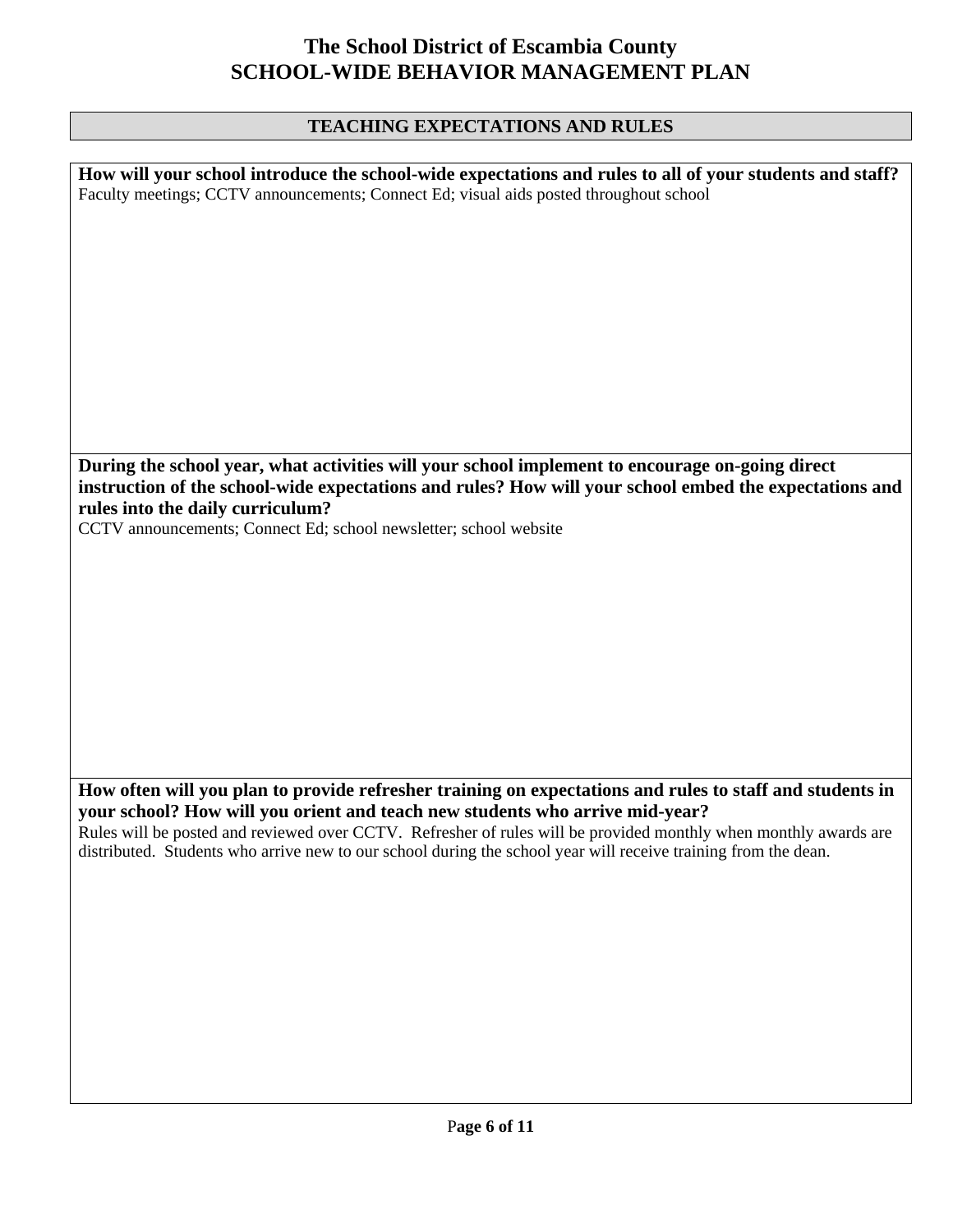### **REWARD/RECOGNITION PROGRAM**

| What type of reward system will you use?                                                                                                                        |
|-----------------------------------------------------------------------------------------------------------------------------------------------------------------|
| 1. Tiger Tickets for appropriate behavior                                                                                                                       |
| 2. Monthly drawing for Tiger Tickets turned in for good behavior                                                                                                |
|                                                                                                                                                                 |
|                                                                                                                                                                 |
|                                                                                                                                                                 |
|                                                                                                                                                                 |
|                                                                                                                                                                 |
|                                                                                                                                                                 |
|                                                                                                                                                                 |
|                                                                                                                                                                 |
|                                                                                                                                                                 |
|                                                                                                                                                                 |
|                                                                                                                                                                 |
| Describe the behaviors for which you will reward or recognize students.                                                                                         |
| 1. Students following expectations/rules throughout the school year                                                                                             |
|                                                                                                                                                                 |
|                                                                                                                                                                 |
|                                                                                                                                                                 |
|                                                                                                                                                                 |
|                                                                                                                                                                 |
|                                                                                                                                                                 |
|                                                                                                                                                                 |
|                                                                                                                                                                 |
|                                                                                                                                                                 |
|                                                                                                                                                                 |
|                                                                                                                                                                 |
|                                                                                                                                                                 |
| How will you implement the reward system?<br>Each teacher and bus driver will be given ten Tiger Tickets each month to distribute to students whom they observe |
| following school expectations/rules. A drawing will occur at the end of each month for those who received a tiger                                               |
| ticket.                                                                                                                                                         |
|                                                                                                                                                                 |
|                                                                                                                                                                 |
|                                                                                                                                                                 |
|                                                                                                                                                                 |
|                                                                                                                                                                 |
|                                                                                                                                                                 |
|                                                                                                                                                                 |
|                                                                                                                                                                 |
|                                                                                                                                                                 |
|                                                                                                                                                                 |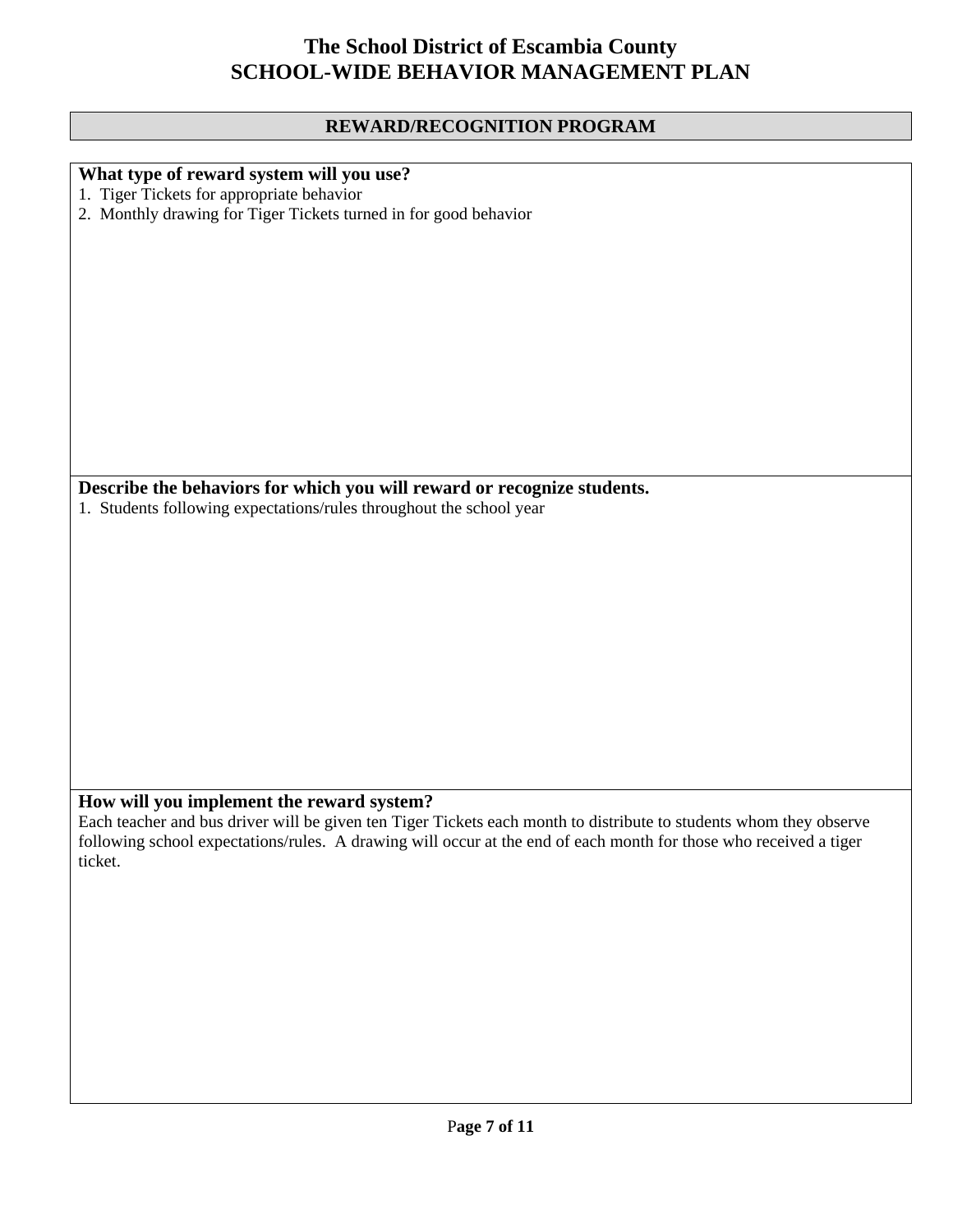### **DISCIPLINARY PROCEDURES**

#### **Explain the discipline process at your school. Differentiate between minor and major behavior incidents and describe the process for documenting and addressing both types of incidents.**

The teacher writes a discipline referral, including prior intervention documentation. Then the referral is sent to the dean. The dean processes the referral, following due process procedures. On each referral the parent/guardian is contacted. The appropriate consequence is implemented using the district adjudication guidelines. Once a referral is worked, a copy is kept by the dean, a copy is given to the student, and a copy is given back to the teacher who wrote the referral.

#### **What intervention strategies will your school use to prevent behavior that results in discipline referrals and out-of-school suspensions?**

Each teacher will implement and document at least three interventions prior to a referral being written for classroom management issues. One of these interventions must be parent contact. Interventions may include but are not limited to verbal warnings, restating expectations, parent contact/conference, team time out, in team suspension, isolated lunch, reflection sheet, referral to guidance or intervention specialist, loss of privileges.

The school will implement a positive reward system to encourage appropriate behavior and reduce referrals.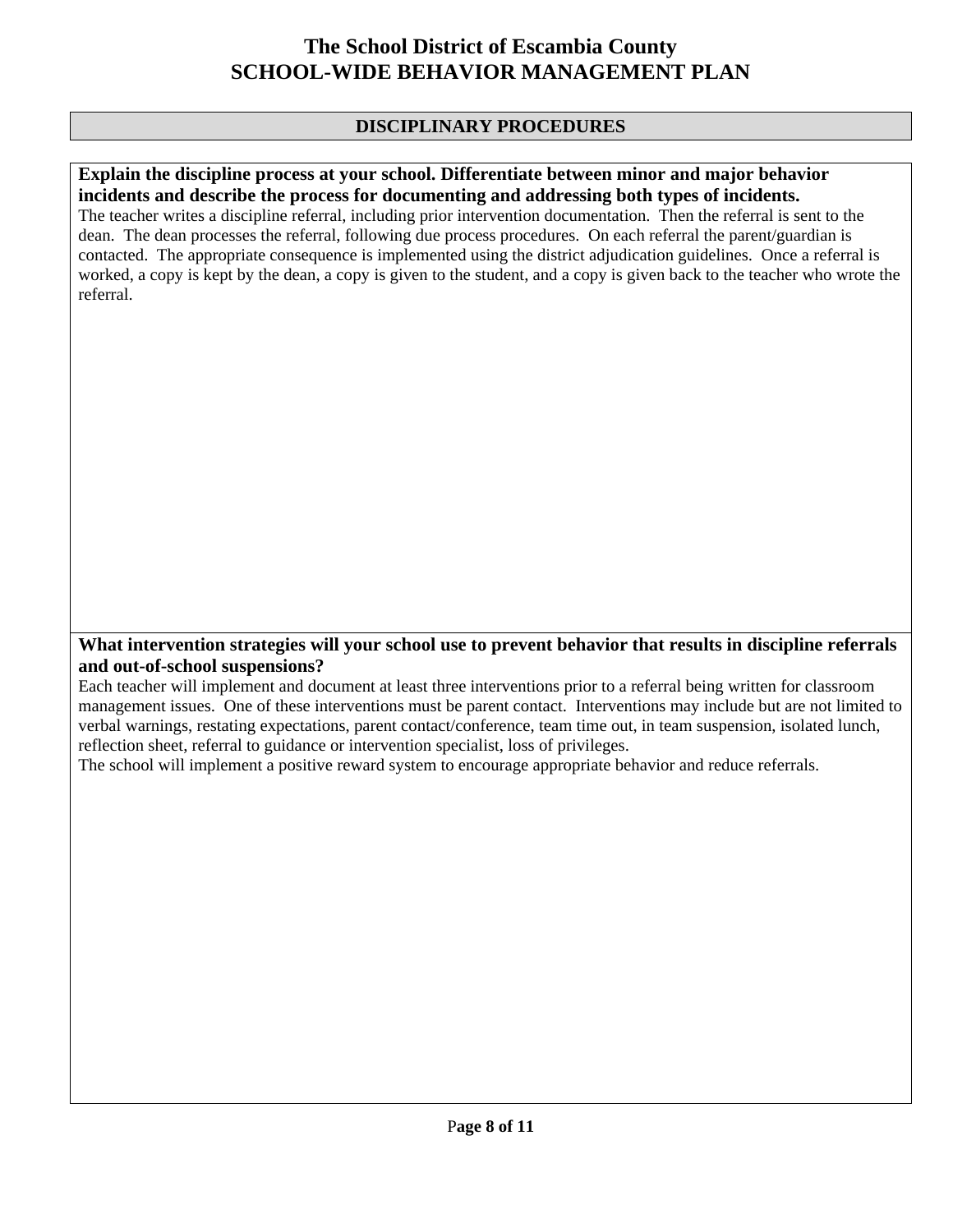#### **DISCIPLINARY PROCEDURES (continued)**

**What are the consequences or disciplinary actions that are used in your school?**  guidance referral, lunch detention, ISS, bus suspension, OSS **For Middle or High Schools: How do the adjudication guidelines complement your disciplinary procedures?**  The adjudication guidelines allow for appropriate, consistent, and progressive consequences to affect a positive school climate so all children can learn.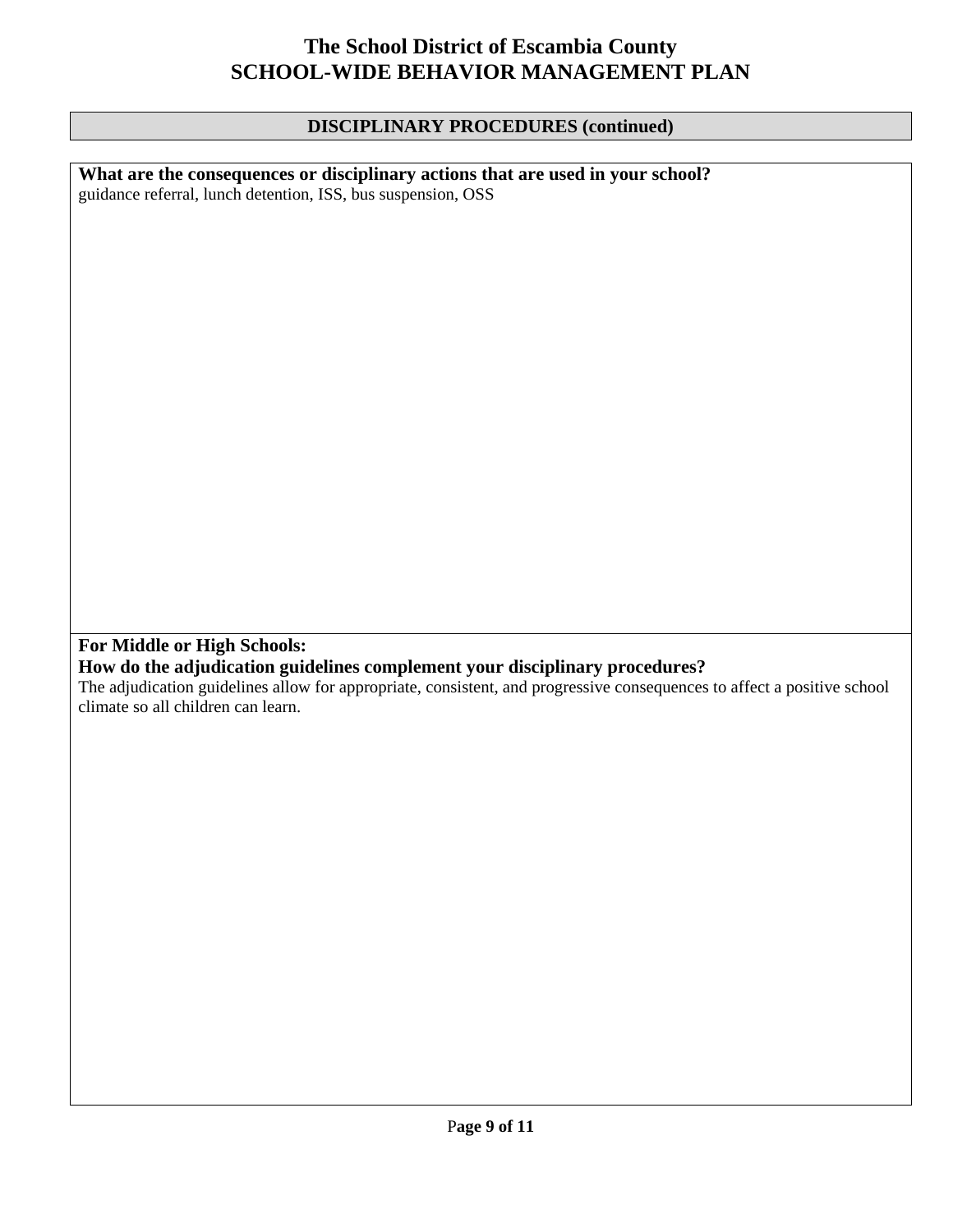### **TRAINING AND IMPLEMENTATION**

| Describe any training needs, material needs, and/or environmental arrangements necessary to                           |
|-----------------------------------------------------------------------------------------------------------------------|
|                                                                                                                       |
| implement your school-wide behavior management plan.                                                                  |
| Tiger Tickets, poster supplies, rewards                                                                               |
|                                                                                                                       |
|                                                                                                                       |
|                                                                                                                       |
|                                                                                                                       |
|                                                                                                                       |
|                                                                                                                       |
|                                                                                                                       |
|                                                                                                                       |
|                                                                                                                       |
|                                                                                                                       |
|                                                                                                                       |
|                                                                                                                       |
|                                                                                                                       |
|                                                                                                                       |
|                                                                                                                       |
|                                                                                                                       |
|                                                                                                                       |
|                                                                                                                       |
| Describe how your school will train all faculty and staff on your school-wide behavior management                     |
|                                                                                                                       |
| plan. How will you orient and teach new faculty and staff who arrive mid-year?                                        |
| The Behavior Leadership Team (BLT) will provide training for faculty and staff during preschool, team leader meetings |
|                                                                                                                       |
| and faculty meetings. For those faculty arriving new to our school the administration will cover the plan in the      |
| orientation process. The plan will also be available on the school's website.                                         |
|                                                                                                                       |
|                                                                                                                       |
|                                                                                                                       |
|                                                                                                                       |
|                                                                                                                       |
|                                                                                                                       |
|                                                                                                                       |
|                                                                                                                       |
|                                                                                                                       |
|                                                                                                                       |
|                                                                                                                       |
|                                                                                                                       |
|                                                                                                                       |
|                                                                                                                       |
|                                                                                                                       |
|                                                                                                                       |
| What school-wide routines and procedures will be implemented by all faculty and staff to facilitate                   |
| your school-wide behavior management plan?                                                                            |
|                                                                                                                       |
| Tiger Ticket procedure, pre-referral intervention procedures                                                          |
|                                                                                                                       |
|                                                                                                                       |
|                                                                                                                       |
|                                                                                                                       |
|                                                                                                                       |
|                                                                                                                       |
|                                                                                                                       |
|                                                                                                                       |
|                                                                                                                       |
|                                                                                                                       |
|                                                                                                                       |
|                                                                                                                       |
|                                                                                                                       |
|                                                                                                                       |